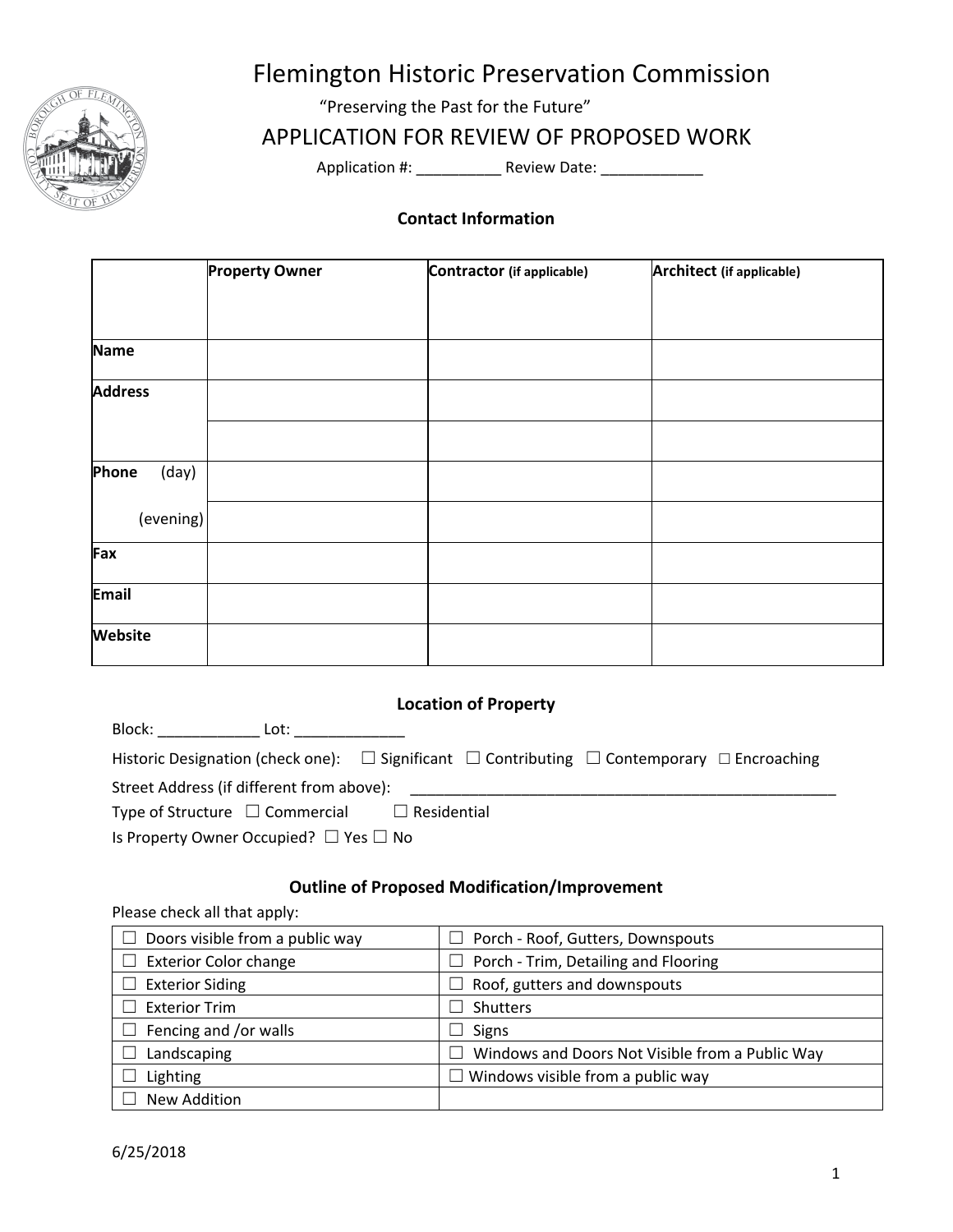|  |  |  | <b>APPLICATION FOR REVIEW OF PROPOSED WORK</b> |  |
|--|--|--|------------------------------------------------|--|
|--|--|--|------------------------------------------------|--|

Application #: \_\_\_\_\_\_\_\_\_\_\_\_\_\_\_\_ Review Date: \_\_\_\_\_\_\_\_\_\_\_\_\_\_\_\_

Detailed Work Description of Each Modification or Improvement (checked above):

(add additional sheets as required)



06/25/2018